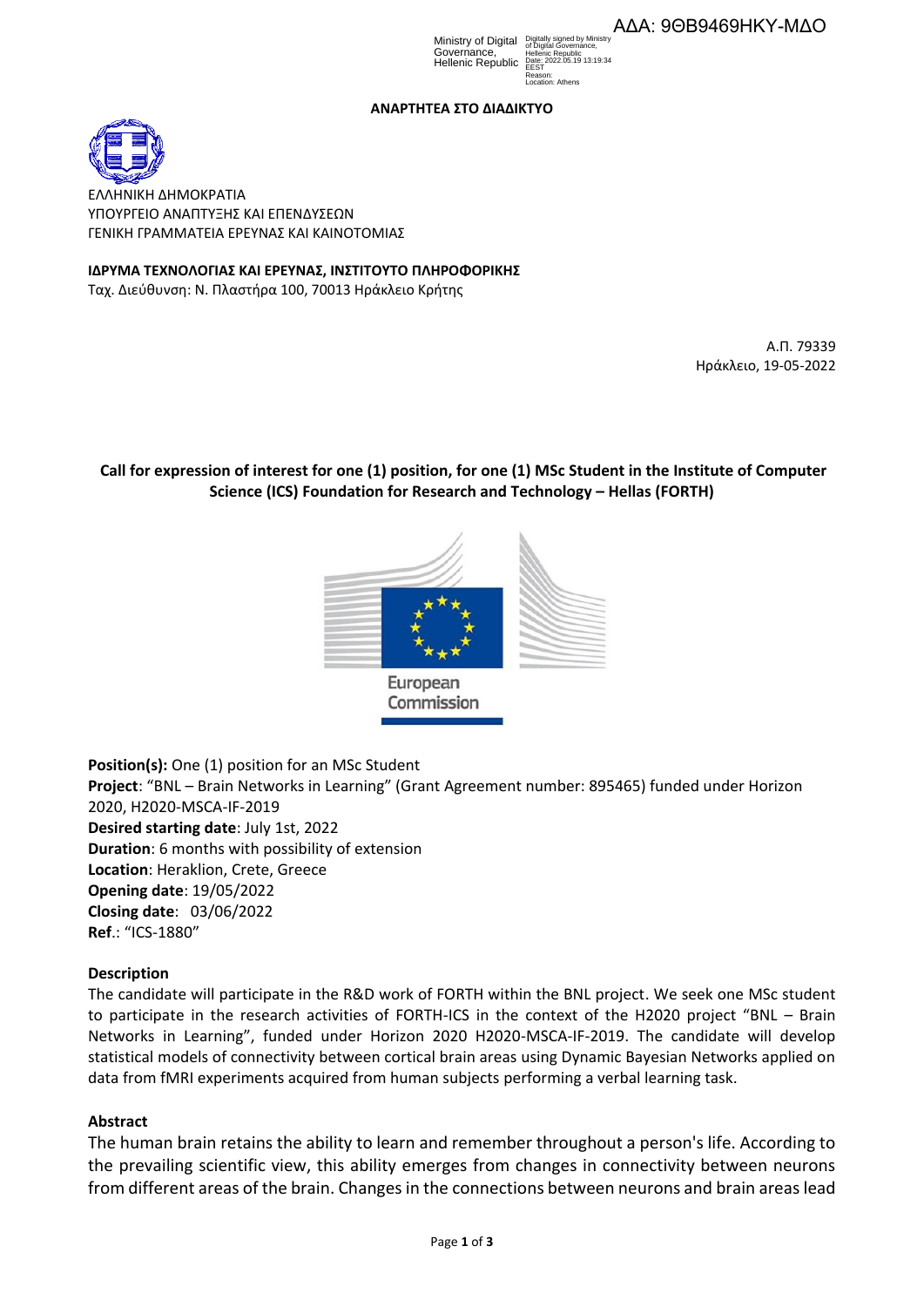to their functional grouping. We believe that this functional grouping corresponds to the mnemonic trace of our experiences. But exactly how this mnemonic trace emerges has not been sufficiently studied. Our aim is to investigate changes in connectivity between brain regions during verbal learning. It is well known that when memorizing a list of words, brain activity shifts from the initial activation of cortical areas related to word processing, attention, and memory encoding to the activation of the system associated with memory recognition and retrieval. Our goal is to study the changes in connectivity between the regions of these two systems and the rest of the cortex while the subject is learning to perform the task. We expect that the changes in functional connectivity that we observe will accurately predict a subject's learning rate.

### **Requirements and desired qualifications** for one position of an MSc Student

### **Required qualifications:**

- BSc degree in Statistics, Mathematics, Computer Science, Neuroscience or related field
- MSc student in Neuroscience, Computer Science or related field
- Experience working with functional brain data, image and time-series data
- Experience with dynamic systems and statistics
- Experience with a high-level programming language (R, Python, MATLAB)

### **Desired qualifications:**

- Experience with Dynamic Bayesian Networks
- Experience with "machine learning" (hyperparameter tuning, model evaluation, python frameworks)
- Experience with git, linux, parallel computing (CPU/GPU), literate programming (Jupyter, RMarkdown)

### **Application Submission**

Interested candidates can submit their applications via **http://www.ics.forth.gr/jobs** using the link **"Apply for the position"** under the announcement.

Applications must include:

- Detailed CV, including qualifications and interests in the above areas
- Scanned copies of academic titles; academic transcriptsfor undergraduate and postgraduate degrees

### **Contact Information:**

For information and questions about the advertised position, please contact Vassilis Kehayas at [vkehayas@ics.forth.gr.](mailto:vkehayas@ics.forth.gr?subject=BNL-student-May2022)

#### **Selection Announcement**

The result of the selection will be announced on the website of ICS-FORTH. Candidates have the right to appeal the selection decision, by addressing their written objection to the ICS secretariat within five (5) days since the results announcement on the web. They also have the right to access (a) the files of the candidates as well as (b) the table of candidates' scores (ranking of candidates results). All the above information related to the selection procedure will be available at the secretariat of ICS-FORTH in line with the Hellenic Data Protection Authority. Access to personal data of co-candidates shall be limited to personal data (and relevant data) and supporting documents which have been the basis of the evaluation of the candidates for the specific post(s). Prior to the announcement of the personal data and/or documents of the co-candidates to the applicant, FORTH will inform the data subjects in an appropriate way.